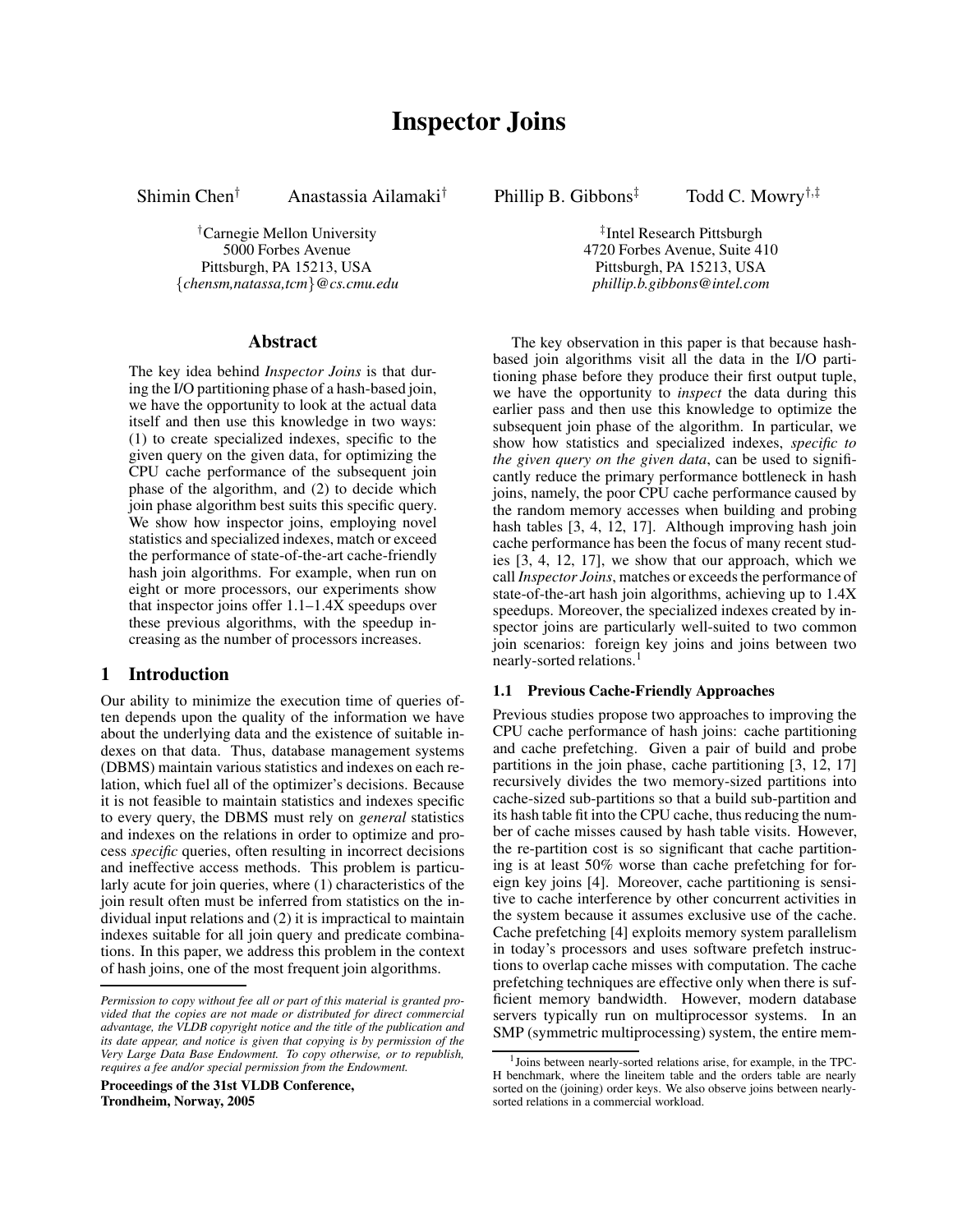

Figure 1: Impact of memory bandwidth sharing on join phase performance in an SMP system

ory bandwidth is shared across all the processors. Because cache prefetching essentially trades off bandwidth for reduced execution time, its benefit gradually disappears as more and more processors eagerly compete for the limited memory bandwidth.

Figure 1 shows the join phase performance of joining a 500MB build relation with a 2GB probe relation, varying the number of CPUs used in the join phase. In each experiment, the number of I/O partitions generated is a multiple of the number of CPUs. Then the same join phase algorithm is run on every CPU to process different partitions in parallel. (Please see Section 6.1 for setup details.) As shown in Figure 1(a), both cache partitioning (*cache part*) and cache prefetching (*cache pref*) perform significantly better than the original GRACE hash join. Cache partitioning is worse than cache prefetching because of the re-partition cost. The effect of memory bandwidth sharing is more clearly shown in Figure  $1(b)$ , which reports the total aggregate time of all CPUs for the join phase for this same experiment. We can see that the benefit of cache prefetching gradually disappears as more and more processors are competing for the memory bandwidth. Cache prefetching becomes even worse than the GRACE hash join when there are 16 processors or more. Interestingly, the GRACE hash join also suffers from memory bandwidth sharing when there are 32 processors.

#### **1.2 The Inspector Join Approach**

To achieve good performance even when memory bandwidth is limited, we need to reduce the *number* of cache misses of the join phase algorithm, in addition to applying prefetching techniques to hide cache miss latencies. Our approach exploits the multi-pass structure of the hash join algorithm. During the I/O partitioning phase, inspector joins create a special multi-filter-based index with little overhead; this index will enable us to have "in-place" cache-sized sub-partitions of the build table. Unlike cache partitioning our approach reduces the number of cache misses without moving tuples around. The join phase, which we refer to as a *cache-stationary join phase* because of its in-place nature, is performed using the index.

Our cache-stationary join phase is specially designed for joins with nearly unique build join keys, which include primary-foreign key joins, the majority of all the real-world joins. On the other hand, if probe tuples frequently match multiple build tuples in a given join query, the cache-stationary join phase is not the best choice. An inspector join can detect this condition during its inspection and switch to use a different join phase algorithm (see Section 6.5 for details). Moreover, as mentioned above, inspector joins can detect nearly-sorted relations (after any predicates being applied before the join). Our initial intuition was that a sort-merge based join phase algorithm should be applied in this case. However, surprisingly, the cache-stationary join phase performs equally well, due to the effectiveness of its multi-filter-based index.

#### **1.3 Contributions**

This paper makes the following contributions. First, we propose and study the inspector join, which to our knowledge, is the first hash join algorithm that exploits the free information obtained from one pass of the algorithm to improve the performance of a later pass. Second, we propose a specialized index that addresses the memory bandwidth sharing problem, and can take advantage of nearly-sorted relations. Moreover, we utilize cache prefetching to improve the robustness of inspector joins in the face of cache interference. Third, we present an illustrative example of how inspector joins can use its collected statistics to select between two join phase algorithms for the given query and data. Finally, our experiments demonstrate that as we run on 8 or more processors, inspector joins achieve 1.1–1.4X speedups over previous state-of-the-art cache prefetching and cache partitioning algorithms, with the speedup increasing as the number of processors increases.

The paper is organized as follows. Section 2 discusses related work. Section 3 illustrates the high level ideas in our solution. Section 4 and 5 describe our algorithms in detail. Section 6 presents our experimental results. Finally, Section 7 concludes the paper.

### **2 Related Work**

**Hash join cache performance.** Hash join has been studied extensively over the past two decades [5, 10, 11, 16]. Because of its I/O partitioning approach, a hash join sequentially visits the disk pages in source relations and intermediate partitions. By using advanced I/O techniques, such as I/O prefetching, hash join is CPU bound if there is sufficient I/O bandwidth [4]. Therefore, this paper focuses on the CPU cache performance of the algorithm.

Previous studies show how cache partitioning and/or cache prefetching can be used to improve the CPU cache performance of hash joins. Shatdal *et al.* show that cache partitioning achieves 6-10% improvement for joining memory-resident relations with 100B tuples [17]. Boncz, Manegold and Kersten propose using multiple passes in cache partitioning to avoid cache and TLB thrashing when joining vertically-partitioned relations (essentially joining two 8B columns) [3, 12]. However, Chen *et al.* show that when the tuple size is more than 20B, the re-partition cost of cache partitioning is so significant that cache partitioning is at least 50% worse than cache prefetching [4]. Chen *et al.* propose exploiting the inter-tuple parallelism to overlap the cache misses of a tuple with the processing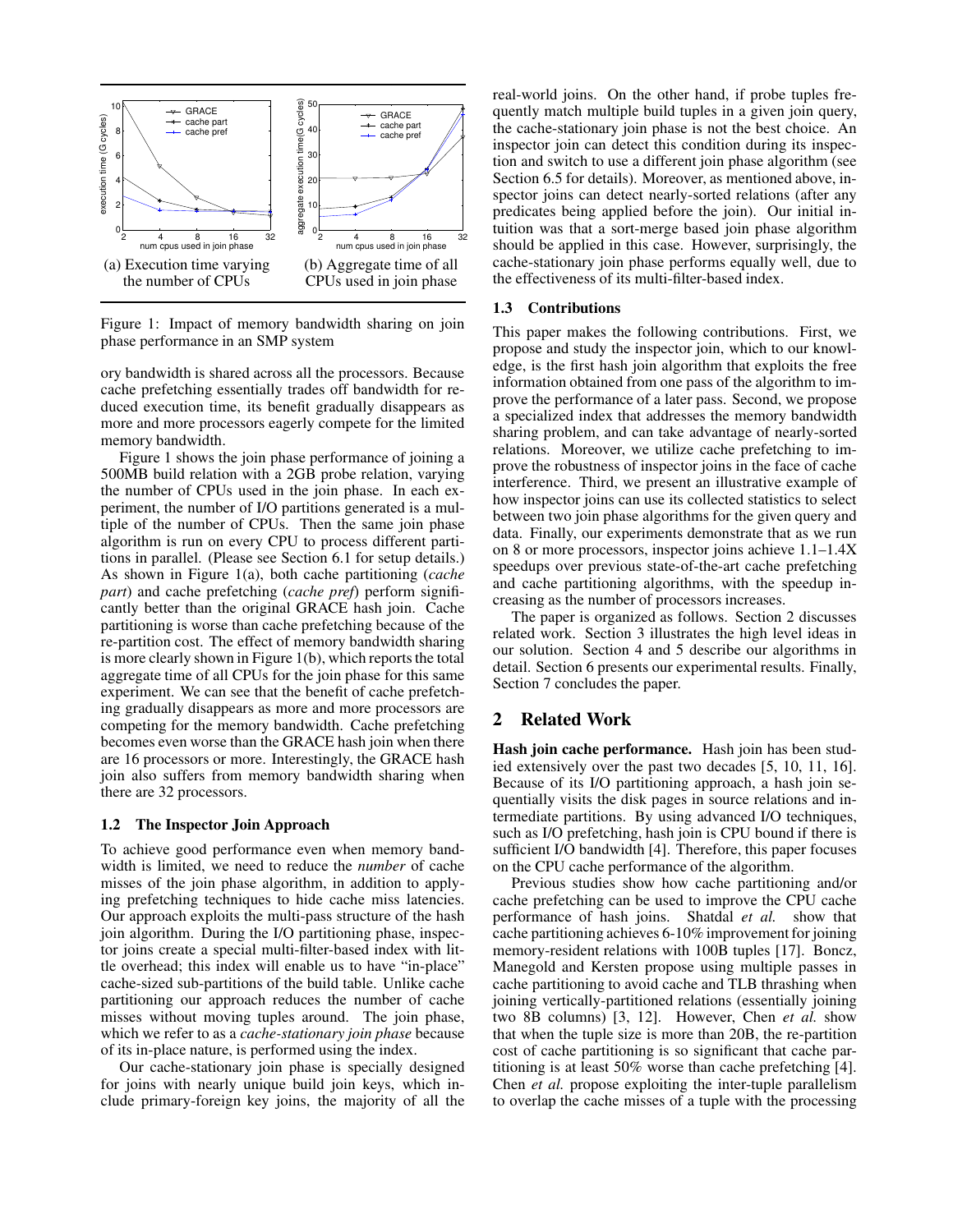of multiple tuples [4]. They propose two prefetching algorithms, group prefetching and software-pipelined prefetching, and evaluate their performance through detailed cycleby-cycle simulations.<sup>2</sup>

As shown in Figure 1, the performance of cache prefetching degrades significantly when more and more CPUs are eagerly competing for the memory bandwidth in a multiprocessor system. Our inspector joins exploit information collected in the I/O partitioning phase to fit addressrange-based sub-partitions in cache, thus reducing the number of cache misses without incurring additional copying cost. Our approach is effective for tuples that are 20B or more. For smaller tuples, we revert to cache partitioning.

**Inspection concept.** Several studies exploit information collected while processing queries previously submitted to the DBMS: reusing partial query results in multiquery optimization [15], maintaining and using materialized views [1], creating and using join indices [19], and collecting up-to-date statistics for future query optimizations [18]. Unlike these studies the inspection and use of the information in our approach are specific to a single query. Therefore, we avoid the complexities of deciding what information to keep and how to reuse data across multiple related queries. Moreover, our approach is effective for any join query and predicate combinations.

Dynamic re-optimization techniques augment query plans with special operators that collect statistics about the actual data during the execution of a query [9, 13]. If the operator detects that the actual statistics deviate considerably from the optimizer's estimates, the current execution plan is stopped and a new plan is used for the remainder of the query. Compared to the *global* re-optimization of query plans, our inspection approach can be regarded as a *complementary, local* optimization technique inside the hash join operator. When hash joins are used in the execution plan, our inspection approach creates specialized indexesto enable the novel cache-stationary optimization and allows informed choice of join phase algorithms. Because the indexes and informed choice account for which tuples will actually join as well as their physical layout within the intermediate partitions, this functionality cannot be achieved by operators *outside* the join operator.

## **3 Inspector Joins: Overview**

In this section, we describe (i) how we create the multifilters as a result of data inspection, (ii) how we minimize the number of cache misses without moving any tuples around, (iii) how we exploit cache prefetching to hide the remaining cache misses and to improve robustness against cache interference, and (iv) how we choose join phase algorithms based on obtained information about the data.

#### **3.1 Inspecting the Data: Multi-Filters**

While partitioning tables for a hash join, commercial DBMS often construct a filter to quickly discard probe tu-



Figure 2: Using multiple filters to inspect the data

ples that do not have any matches [11]. Such filters may improve join performance significantly when a large number of probe tuples do not match any tuples in the build relation (e.g., there is a predicate on the build relation in a foreign-key join). As shown in Figure 2(a), a single filter is computed from all the build tuples to approximately represent all the join attribute values in the build relation. Testing a value against the filter is conservative: while a negative answer means that the value is not in the filter, false positives may occur with a low probability. (Bloom filters, detailed in Section 4, are a typical example.) When partitioning the probe relation, the algorithm tests every probe tuple against the filter. If the test result is negative for a tuple, the algorithm simply drops the tuple, thus saving the cost of writing it to disk and processing it in the join phase.

Instead of using a single large filter that represents the entire build relation, the inspector join creates multiple shorter filters (illustrated in Figure 2(b)), each representing a disjoint subset of build tuples. Testing a probe tuple against the filters will (conservatively) show which subsets the probe tuple has matches in. The build relation subsets are address-range-based sub-partitions; that is, a subset represents all build tuples in  $K$  consecutive pages in a build partition.  $K$  is chosen to make the sub-partition fit in the cache in the join phase, as will be described in Section 3.2.

The inspector join builds the set of small filters by inspecting the build relation during the partitioning phase. To keep track of the sub-partition boundaries, we use a page counter for every partition. Then, every build tuple is used to compute the filter corresponding to the sub-partition the tuple belongs to. Note that the multi-filter scheme tests filters differently than the single-filter scheme. For every probe tuple, after computing its destination partition, the algorithm checks the join attribute value in the tuple against *all* the filters in the partition. The algorithm drops the probe tuple only if *all* filter tests for all sub-partitions are negative. The positive tests show which sub-partition(s) may contain matching build tuples of the probe tuple, and this information is used in the join phase of the inspector algorithm. Section 4 demonstrates that our multi-filter scheme incurs the same number of cache misses as the single-filter scheme during the inspection and filter-construction phase, and it can achieve the same aggregate false positive rate with moderate memory space requirements.

<sup>2</sup>The cache prefetching algorithms require faulting prefetch instructions, meaning that a prefetch should succeed even if it incurs a TLB miss. IA64 processors support faulting prefetches [7]. We believe that since faulting prefetches are very important to database applications, they will be supported in more and more processors.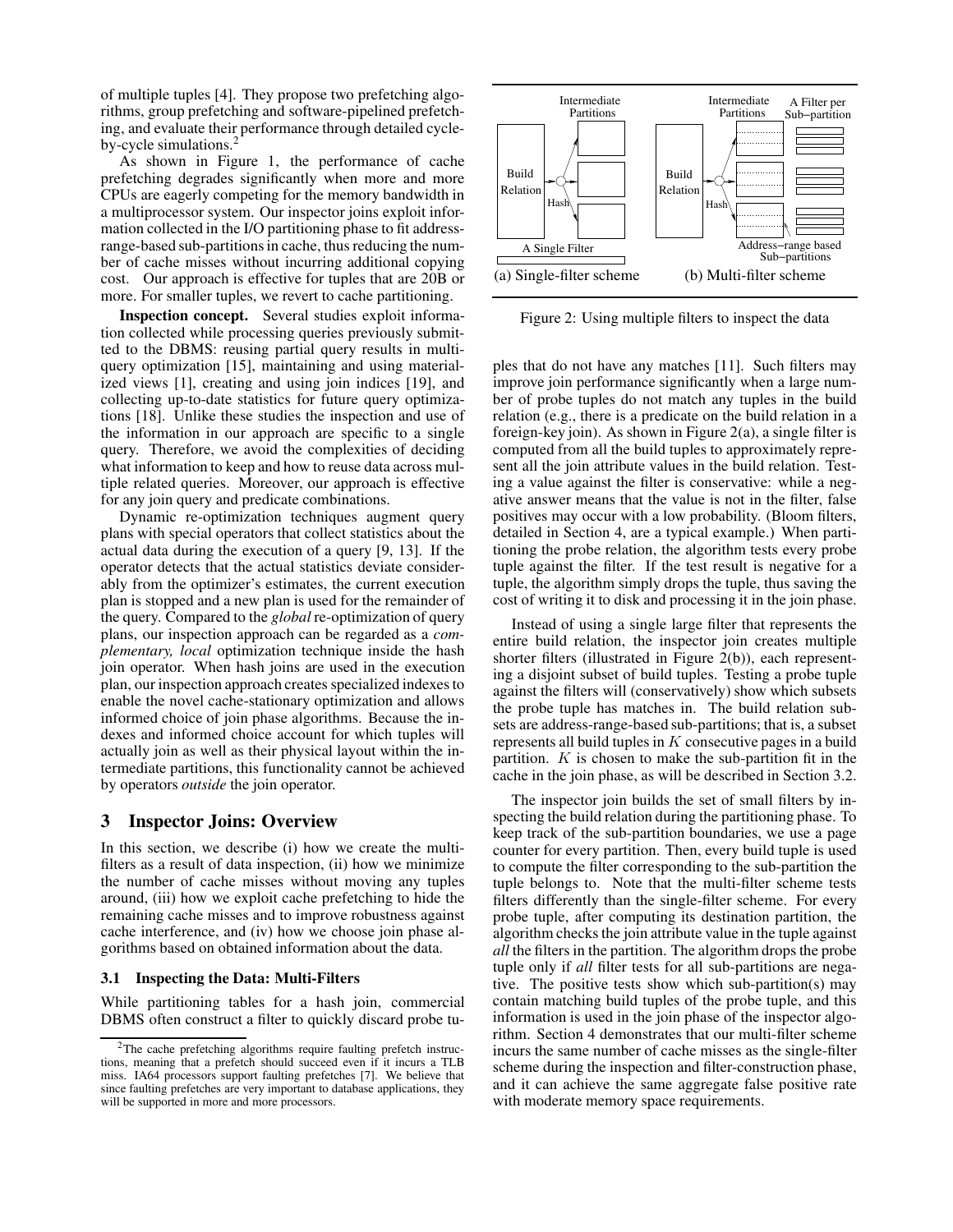

Figure 3: Comparing the cache behaviors of different join phase algorithms

Table 1: Terminology used throughout this paper

| Name             | Definition                                  |
|------------------|---------------------------------------------|
| Ρ                | page size (in bytes)                        |
| N                | # of build tuples in build relation         |
| $\boldsymbol{n}$ | # of build tuples per partition page        |
| H                | # of bytes in hash table for every key      |
| $\overline{C}$   | effective cache size (in bytes) $3$         |
| $\overline{L}$   | cache line size (in bytes)                  |
| Κ                | # of build pages per sub-partition          |
| S                | # of sub-partitions per build partition     |
| bpk              | # of bits per key for a single Bloom filter |
| $_{fpr}$         | Bloom filter false positive rate            |

#### **3.2 Improving Locality for Stationary Tuples**

During the join phase, the inspector join algorithm knows which probe tuples match every address-range-based subpartition of the build relation, and therefore processes tuples one sub-partition at a time. For every sub-partition, the algorithm builds a cache-resident hash table on the build tuples, and probes it with all the probe tuples associated with this sub-partition. We ensure that the build tuples of a subpartition and its hash table fit into the cache by choosing the number of pages per build sub-partition,  $K$ , as follows:

$$
K \cdot P + K \cdot n \cdot H \leq C
$$

The variables used above and throughout the paper are summarized in Table 1.

Figure 3 compares the cache behaviors of all the joinphase algorithms that we are considering. As shown in Figure 3(a), the GRACE algorithm joins memory-sized partitions. It builds an in-memory hash table on all the build tuples, then probes this hash table using every tuple in the probe partition to find matches. Because of the inherent randomness of hashing, accesses to the hash table have little temporal or spatial locality. Since the build partition and its hash table are typically much larger than the CPU cache size, these accesses often incur expensive cache misses, resulting in poor CPU cache performance.

Figure 3(a) shows that the cache prefetching algorithms [4] perform the join in the same way as the GRACE algorithm [10]. The prefetching algorithms do not reduce the number of cache misses; rather, they use prefetch instructions to hide the time needed to service cache misses

when repeatedly visiting the hash table. To achieve that, they rely on sufficient memory bandwidth to quickly service cache misses and prefetch requests. When multiple processors compete for limited bandwidth, however, the performance of the prefetching algorithms is likely to degrade significantly, as shown previously in Figure 1.

Figure 3(b) illustrates how cache partitioning joins pairs of cache-sized partitions to avoid excessive cache misses because of hash table visits. The algorithm recursively partitions memory-sized partitions into cache-sized subpartitions, and then joins the sub-partitions using cacheresident hash tables. Essentially, cache partitioning visits every tuple at least once more than the GRACE algorithm, thereby incurring significant re-partition cost, as shown previously in Figure 1.

Figure 3(c) shows the cache behavior of the cachestationary join phase of inspector join. It reads memorysized partitions into memory and processes one cache-sized partition at a time, avoiding the cache misses caused by hash table visits. It simply visits the consecutive pages of a build sub-partition to build a hash table. Random memory accesses are avoided while building the hash table because the build sub-partition and the hash table fit into the cache. Since the algorithm already knows which probe tuples may have matches in the given build sub-partition, it can directly visit these probe tuples in place without moving them. Compared to cache partitioning, inspector joins eliminate unnecessary cache misses without moving any tuples, thereby avoid the excessive re-partitioning overhead. The algorithm almost never revisits probe tuples when join attribute values in the build relation are unique (or almost unique). Values in the build relation are unique, for instance, in foreign-key joins, which constitute most of the real-world joins. (As detailed below, the inspector join verifies the assumption and selects one of the other join phase algorithms when the assumption does not hold.) Moreover, the algorithm utilizes prefetching techniques to further hide the latency for the probe tuples, as we describe in the next subsection.

### **3.3 Exploiting Cache Prefetching**

We exploit cache prefetching techniques in addition to using cache-sized sub-partitions for two reasons. First, cache prefetching can hide the latency of the remaining cache

<sup>&</sup>lt;sup>3</sup>Note that we usually set C to be a fraction (e.g. 0.5) of the total cache size so that call stacks and other frequently used data structures can stay in the cache as well.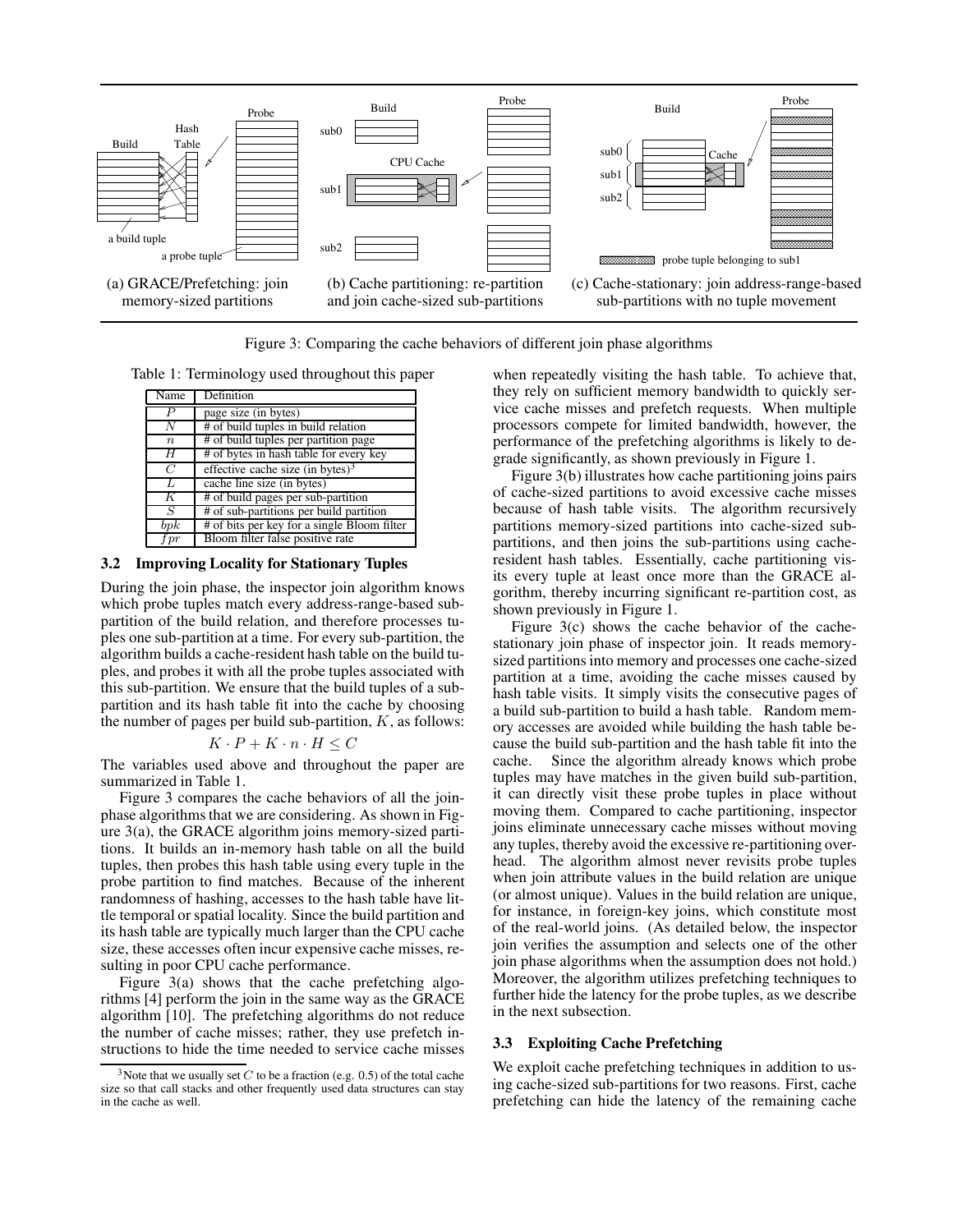misses, such as the cold cache misses that bring a build sub-partition and its hash table into the CPU cache, and the cache misses for accessing the probe tuples. Second, cache prefetching can improve the robustness of our algorithm when there is interference with other processes running concurrently in the system. As shown in [4], cache partitioning performance degrades significantly when the CPU cache is flushed every 2-10 ms, which is comparable to typical thread scheduling time. To cope with this problem, we issue prefetch instructions as a safety net for important data items that should be kept in the cache, such as the build tuples in a build sub-partition. If the data item is in cache, there is no noticeable penalty. On the other hand, if the data item has been evicted from cache, the prefetch instruction brings it back into the cache significantly earlier, making this approach worthwhile. In a sense, we use double measures to maximize cache performance when accessing important data items.

#### **3.4 Choosing the Best Join Phase Algorithm**

Based on the statistics collected from the actual data in the partition and inspection phase, inspector joins can choose the join phase algorithm best suited to the given query. For example, we detect duplicate build keys by counting the number of sub-partitions each probe tuple matches. Since a probe tuple must be tested against all the possible matching sub-partitions for correctness, the time for the cachestationary join phase of the inspector join increases with the number of duplicate build keys. When this number is above a threshold, inspector joins select a different join phase algorithm, as will be shown in Section 6.5.

Our inspection approach can also detect relations that are nearly-sorted on the join key. Our initial intuition is that a sort-merge based join phase should be applied in this case. To verify our intuition, we implemented an inspection mechanism to detect nearly-sorted tuples. The basic idea is to keep tuples that are out of order in a memory buffer when partitioning an input relation. The input is nearly sorted if the memory buffer does not overflow when all the tuples are read. At this point, all the intermediate partitions contain in-order tuples. We then partition the (small number of) out-of-order tuples and store them separately from the inorder tuples. In the join phase, given four inputs per partition (out-of-order and in-order build and probe inputs), the sort-merge algorithm first sorts the out-of-order inputs and then merges all four inputs to find matching tuples. Surprisingly, we find in our experiments that the cache-stationary join phase performs as well as the sort-merge implementation. We will discuss the results in Section 6.5.

### **4 I/O Partition and Inspection Phase**

In this section, we begin by introducing a typical filter implementation: Bloom filters. Then, we discuss the memory space requirement of our multi-filter scheme, and we illustrate how our scheme achieves the same number of cache misses as the single-filter scheme. Finally, we describe the I/O partition and inspection algorithm that uses the multifilter scheme to determine the sub-partition information for probe tuples.

| $h_0$ (key)= $b_0$<br>$h_1(key)=b_1$<br>$h_2(key)=b_2$ |  |  |  |
|--------------------------------------------------------|--|--|--|
|                                                        |  |  |  |
|                                                        |  |  |  |

Figure 4: A Bloom filter with three hash functions

Table 2: Number of bits per key (bpk) under different false positive rates (*fpr*) with  $d = 3$ 

| $\int$ |       | 0.05  |     | 0.005  | 0.001 | 0.0005 |
|--------|-------|-------|-----|--------|-------|--------|
| bpk    | 4.808 | 6.529 | 364 | 15.997 | 474   |        |

### **4.1 Bloom Filters: Background**

A Bloom filter represents a set of keys and supports membership tests [2]. As shown in Figure 4, a Bloom filter consists of a bit vector and  $d$  independent hash functions,  $h_0, h_1, \ldots, h_{d-1}$  ( $d = 3$  in the figure). To represent a set of keys, we first initialize all the bits in the bit vector to be 0. Then, for every key, we compute  $d$  bit positions using the hash functions and set the bits to 1 in the bit vector. (A bit may be set multiple times by multiple keys.)

To check whether a test key exists in the set of known keys, we compute  $d$  bit positions for the test key using the hash functions and check the bits in the bit vector. If some of the d bits are 0, the set of known keys can not contain the test key. If all of the  $d$  bits are 1, the test key may or may not exist in the set of known keys. Therefore, Bloom filter tests may generate false positives but may never generate false negative results.

Intuitively, the larger the Bloom filter vector size, the smaller the probability that a test generates a false positive, which is called the false positive rate. In fact, the false positive rate  $fpr$  and the number of bits per key  $bpk$  of the bit vector are closely related to each other [2]:

$$
fpr \approx (1 - e^{-d/bpk})^d
$$
, when bit vector size  $\gg 1$ 

Table 2 shows the bpk values for various  $fpr$ . In this paper, we only consider Bloom filters with  $d = 3$ . We point out, however, that our algorithm works for any choice of d.

#### **4.2 Memory Space Requirement**

In a single filter scheme, the total size of the filter in bytes can be computed as follows, where  $N$  is the total number of build tuples (assuming that keys are unique):

$$
total\_filter\_size_{single} = bpk \cdot N/8
$$

Our multi-filter scheme constructs a filter per sub-partition in every build partition. However, the filters represent disjoint subsets of build tuples; every build tuple belongs to one and only one sub-partition. Therefore, every build tuple is still represented by a single filter. Let  $bpk'$  be the number of bits per key for an individual filter. Then the total filter size of the multi-filter scheme is:

$$
total\_filter\_size_{multi} = bpk' \cdot N/8
$$

We can quantify the increase in memory space by using the ratio between the filter sizes of the multi-filter and the single-filter schemes:

$$
space\_increase\_ratio = \frac{total\_filter\_size_{multi}}{total\_filter\_size_{single}} = \frac{bpk'}{bpk}
$$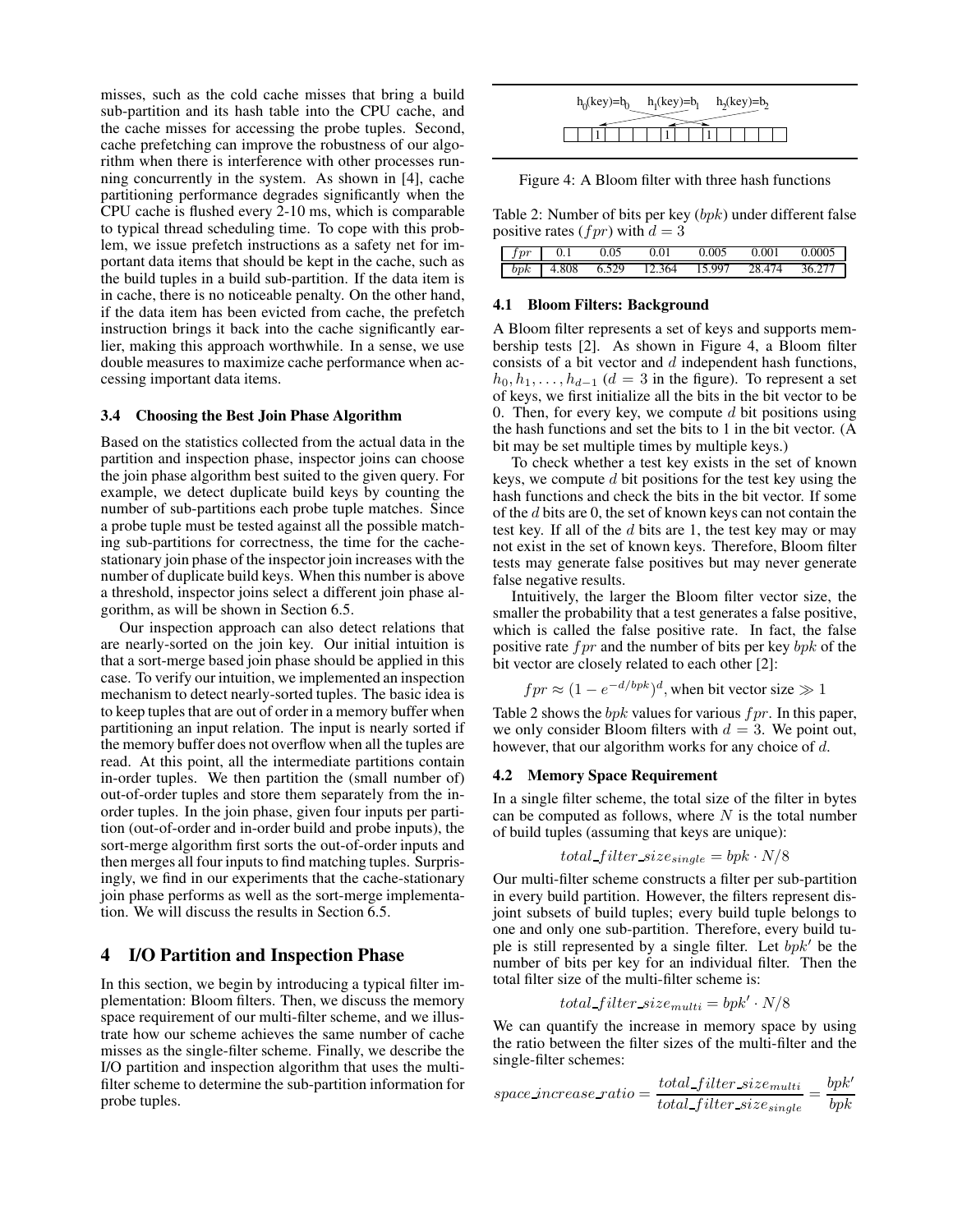Table 3: Total filter size varying build tuple size (1GB build relation,  $fpr = 0.05$ ,  $S = 50$  sub-partitions)

| tuple size    | 20 <sub>B</sub>     | 60B    | 100B   | 140B   |
|---------------|---------------------|--------|--------|--------|
| # of tuples   | 50M                 | 16.7M  | 10M    | 7.1M   |
| single-filter | $40.8M\overline{B}$ | 13.6MB | 8.2MB  | 5.8MB  |
| multi-filter  | 178.0MB             | 59.4MB | 35.6MB | 25.3MB |

To obtain  $bpk'$ , we need to compute the false positive rate  $fpr'$  for an individual filter in the multi-filter scheme.

Suppose there are S sub-partitions per build partition. Then, a probe tuple will be checked against all the  $S$  filters in the partition to which the probe tuple is hashed. If any filter test is positive, the join phase algorithm has to join the probe tuple with the corresponding build sub-partition for matches. In order to keep the number of additional probes caused by false positives the same as the singlefilter scheme, the single-filter scheme  $fpr$  and the individual  $fpr'$  of the multi-filter scheme should satisfy:

$$
fpr'=fpr/S
$$

For example, if the single-filter scheme's  $fpr$  is 0.05, we can compute the space increase ratio as follows. Since  $fpr' = fpr/S$ ,  $fpr' = 0.001$  if  $S = 50$ . Then,  $bpk =$ 6.529 and  $bpk' = 28.474$ , according to Table 2. Therefore, space increase ratio is 4.4. Similarly, if  $S = 100$ , we can compute that *space increase ratio* is 5.6.

Table 3 compares the filter size of the multi-filter scheme with the single-filter scheme when the aggregate false positive rate is 0.05 and there are 50 sub-partitions per partition.<sup>4</sup> The build relation is 1GB large, and we vary the tuple size from 20 to 140 bytes. We can see that the space requirement is moderate when the tuple size is greater than or equal to 100B, which is typical in most real-world applications. Even if the tuple size is as small as 20B, the memory requirement of 178MB can still be satisfied easily in today's database servers.<sup>5</sup>

#### **4.3 Minimizing the Number of Cache Misses**

The single-filter scheme writes three bits in the Bloom filter for every build tuple. For every probe tuple, it reads three bits in the Bloom filter. Since the bit positions are random because of the independent hash functions, the singlefilter scheme potentially incurs three cache misses for every build tuple and for every probe tuple, assuming the total filter size is larger than the CPU cache size. (We do not use our algorithm if the relation is so small that the computed single filter size is smaller than cache, but the total size of the multiple filters may be larger than cache.)

In the multi-filter scheme, a build tuple is still represented by a single filter corresponding to its sub-partition. Therefore, the multi-filter scheme still writes three bits for every build tuple, incurring the same number of cache misses as the multi-filter scheme.







Figure 6: Horizontal to vertical layout conversion

However, the multi-filter scheme checks  $S$  filters for every probe tuple, where  $S$  is the number of sub-partitions per partition. We ensure that the filters are of the same size. Given a probe tuple, the multi-filter scheme still computes the same number of bit positions as the single-filter scheme, then it simply checks the same bit positions for all  $S$  filters. However, the filter tests may incur 3 $S$  cache misses, which is much more than the single-filter scheme.

This problem can be solved by laying out the filters vertically for every partition. As shown in Figure  $5(a)$ , the bits at the same bit position in all the filters of a partition are consecutive in memory. That is, the first bits of all the filters are stored together, which are followed by the second bits of all the filters, so on so forth. Note that the cache line size is typically 32B to 128B, or 256-1024 bits, which is much larger than the number of filters per partition S. Therefore, under the vertical layout, we can read the bits of a given position from all the filters while incurring only a *single* cache miss. In this way, the multi-filter scheme can keep the number of cache misses the same as the singlefilter scheme for testing a probe tuple.

Figure 5(a) shows that we can test all the filters for a given probe tuple using a bit operation under the vertical layout. We simply compute a bit-wise AND operation of the  $b_0$  bits, the  $b_1$  bits, and the  $b_2$  bits. A 1 in the result means all three bits for the corresponding filter are 1. Therefore, a 1/0 resulting bit means a positive/negative test result for the corresponding filter.

A new problem occurs when we lay out the filters vertically: new filters can not be easily allocated and the number of filters in a partition must be determined before allocating the memory space for the vertical filters. Since the actual partition size may vary due to data skew, using the maximal possible number of sub-partitions may waste a lot of memory space.

We solve this dynamic allocation problem by using horizontal layout when partitioning the build relations and generating the filters, as shown in Figure 5(b). Then, we con-

 $^{4}S = 50$  is a reasonable choice. Even if the cache size is as small as 1MB, and the I/O partition phase can produce up to 500 partitions (limited by the capability of the storage manager), it allows the build relation size to be as large as 25GB.

<sup>5</sup>Hash join may choose to hold intermediate partition pages in memory. Therefore, the above additional memory space requirement may result in extra I/Os. However, hash join is CPU bound with reasonable I/O bandwidth [4], and this is a minor effect.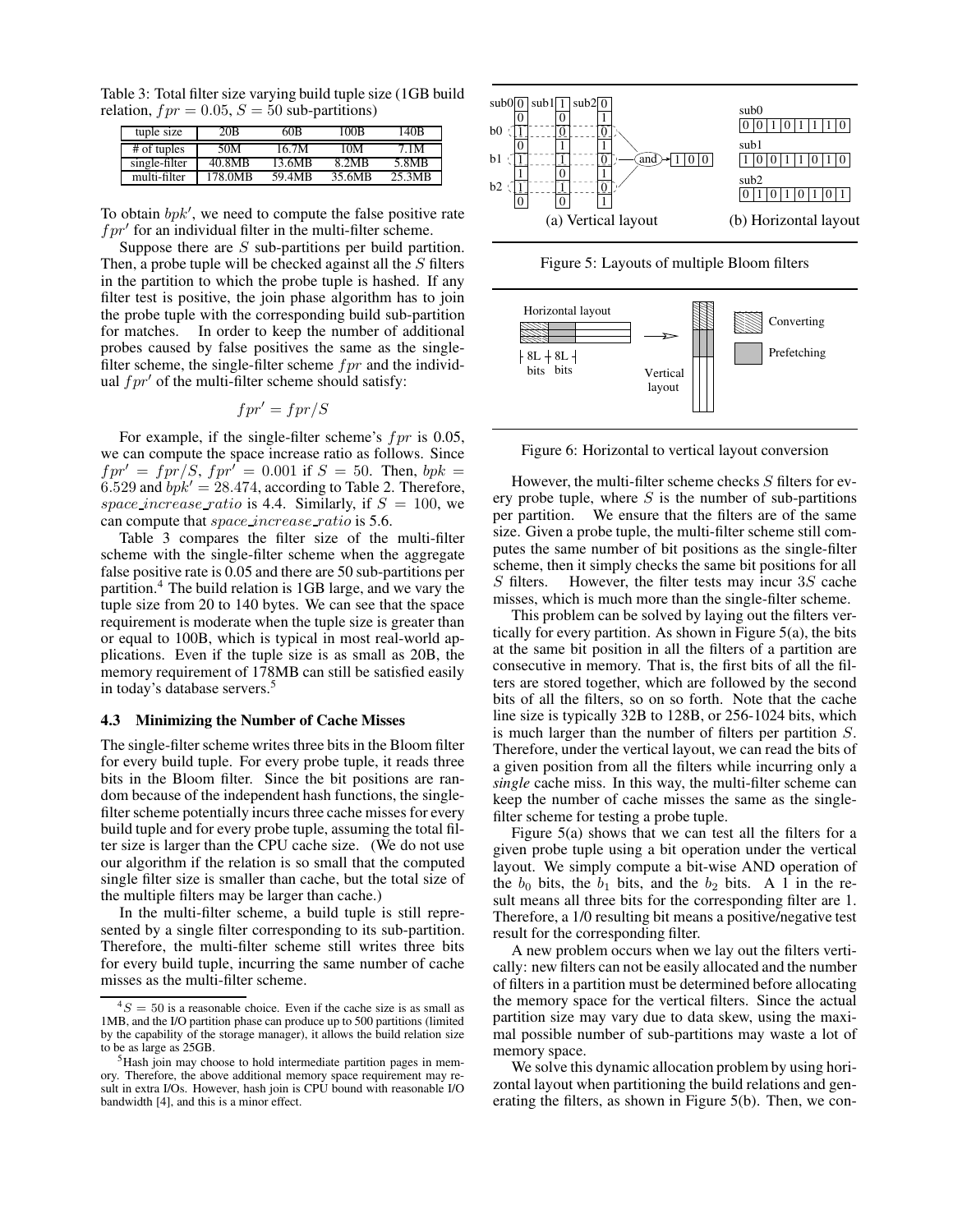

Figure 7: I/O partition algorithm

vert the horizontal layout into an equivalent vertical layout before partitioning the probe relation.

Figure 6 illustrates the conversion algorithm. Horizontal filters are allocated at cache line boundaries. We transpose the filters one block at a time. Every block consists of a cache line (8L bits) for all the filters. The source cache lines of different filters in the horizontal layout are not contiguous in memory, while the destination block is a continuous chunk of memory. Every outer-loop iteration of the algorithm prefetches the next source and destination blocks in addition to converting the current block. In this way, we hide most of the cache miss latency of accessing the source and destination filters.

### **4.4 Partition and Inspection Phase Algorithm**

The algorithm consists of the following three steps:

- 1. Partition build relation and compute horizontal filters;
- 2. Convert horizontal filters to vertical layout;
- 3. Partition probe relation and test vertical filters.

We have already described the algorithm for step 2. This subsection describes the other two steps in the algorithm.

As shown in Figure 7(a), step 1 allocates an input buffer for the build relation and an output buffer for every intermediate partition. It uses horizontal filters. Each partition keeps a page counter for the outgoing pages. When the counter equals to  $K$ , the number of pages per subpartition, a new filter is allocated from a memory pool and the counter is reset to 0. For every build tuple, the algorithm extracts the join attribute to compute a 32-bit hash code. It determines the partition number by using the hash code and copies the tuple (with projection if needed) to the output buffer. The algorithm also computes and sets the three bit positions of the current horizontal filter. For better cache performance, we employ group prefetching as described in [4]. The only difference is the addition of prefetching for the Bloom filter positions. Moreover, a tuple's hash code is stored in the page slot area as recommended in [4].<sup>6</sup>

As shown in Figure 7(b), Step 3 is similar to Step 1 with the following differences. First, the algorithm tests every probe tuple against the set of vertical filters in the tuple's partition. A tuple is dropped when all the resulting bits are 0. Second, positive results show which sub-partitions may contain matching tuples for the given probe tuple. The



Figure 8: Extracting probe tuple information for every subpartition using counting sort

sub-partition ID(s) is recorded in the slot area of the same output page containing the tuple.<sup>7</sup> In most cases, a single sub-partition ID is found. Note that slots may be of variable size now. This is not a problem since the probe slots will only be visited sequentially (in the counting sort step) in the join phase algorithm, as will be described in Section 5. Third, the number of probe tuples associated with each sub-partition is counted, which is used (in the counting sort step) in the join phase algorithm.

### **5 Cache-Stationary Join Phase**

The join phase algorithm consists of the following steps:

- 1. Read build and probe partitions into main memory;
- 2. Extract per-sub-partition probe tuple pointers;
- 3. Join each pair of build and probe sub-partitions.

By using the sub-partition information collected in the partition and inspection phase, the algorithm achieves good cache performance without copying any tuples. The subpartition information is stored in the order of probe tuples in the probe intermediate partitions. However, Step 3 visits all the probe tuples of a single sub-partition and then moves on to the next sub-partition. It requires the sub-partition information in the order of sub-partition IDs. Therefore, probe tuple sub-partition information has to be sorted before use. In the following, we first describe how Step 2 performs counting sort, then discuss the use of prefetching to improve performance and robustness in Step 3.

# **5.1 Counting Sort**

The algorithm knows the number of sub-partitions and the number of probe tuples associated with each sub-partition; the latter is collected in the I/O partition phase. Therefore, we can use counting sort, which is a fast O(N) algorithm, for extracting probe tuple information (the probe tuple pointers and hash codes) for every sub-partition.

As shown in Figure 8, for every sub-partition, we allocate an array, whose size is equal to the number of probe tuples associated with the sub-partition. The algorithm visits the slot area of all the probe partition pages sequentially. For every slot, it computes the tuple address using the tuple offset. Then the algorithm copies the tuple address and the hash code to the destination array(s) that are specified by the sub-partition  $ID(s)$  recorded in the page slot. Assuming

<sup>6</sup>A build partition page slot consists of a 4B hash code and a 2B tuple offset. Every two slots are combined together to align the hash codes at 4B boundaries.

<sup>&</sup>lt;sup>7</sup>From high address to low address, a probe partition page slot consists of a 4B hash code, a 2B tuple offset, a 1B number of sub-partitions, a sequence of sub-partition IDs each taking 1B. We align slots on 4B boundaries and a slot takes 8B when there is a single sub-partition ID.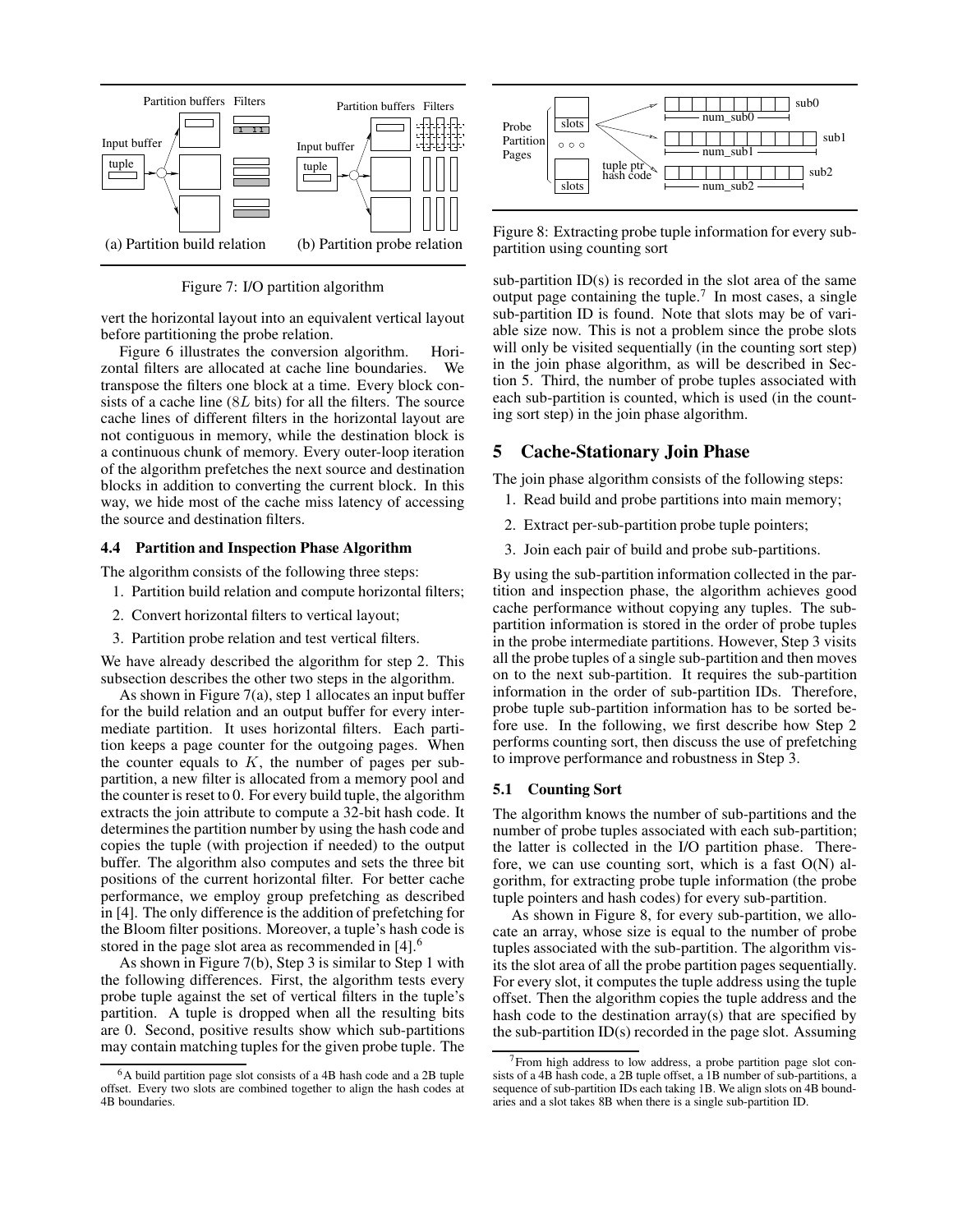

Figure 9: Joining a pair of build and probe sub-partitions

the build join attribute values are mostly unique, there is often a single sub-partition ID for a probe tuple, and the tuple address and hash code are only copied once. After processing all the probe page slots, the algorithm obtains an array of (tuple pointer, hash code) pairs for every sub-partition. Note that the tuples themselves are not visited nor copied in the counting sort.

We use cache prefetching to hide the cache miss latency of reading page slots and writing to the destination arrays. We keep a pointer to the next probe page and issue prefetches for the next page slot area while processing the slot area of the current page. Similarly, for every destination array, we keep a pointer to the next cache line starting address. We issue a prefetch instruction for the next cache line before we start using the current cache line in the array.

#### **5.2 Exploiting Prefetching in the Join Step**

For every pair of build and probe sub-partitions, the algorithm first constructs a hash table. (We assume the same hash table structure as in [4].) Since the hash codes are stored in the build page slot area, the algorithm does not need to access the actual build tuples for creating the hash table. However, we expect the build tuples to be used frequently during probing. Therefore, we issue prefetch instructions for all build tuples of the sub-partition to bring them into cache, as shown in Figure 9.

After building the hash table, the algorithm visits the array containing the probe tuple pointers and hash codes of the sub-partition, as shown in Figure 9. It probes the hash table with hash codes in the array. If a probe is successful, the algorithm visits the probe tuple and the build tuple to verify that their join attributes are actually equal. It produces an output tuple for a true match.

We issue prefetches for the probe tuples and for the array containing probe tuple information. Here, we use a special kind of prefetch instruction, non-temporal prefetches, which are supported by Intel Itanium 2 and Pentium 4 architectures [6, 8]. Non-temporal prefetches are used to read cache lines that do not have temporal locality; the cache lines are supposed to be used only once. Therefore, cache lines read by non-temporal prefetches ignore the LRU states in the cache, and they go to a particular location in the corresponding cache set, thus minimizing cache pollution by the prefetched line. Since we aim to keep the build sub-partition and the hash table in cache, minimizing the cache pollution caused by visiting other structures is exactly what we want.

To prefetch the array containing probe tuple pointers and probe hash codes, we keep a pointer  $p$  to the cache line in

 $\sqrt{\frac{1}{\sqrt{\frac{1}{2}}}}$  a cache line. The algorithm checks p against the end of the  $\sqrt{a}$  algorithm first issues prefetches for the first *dist* lines and  $\sqrt{\frac{1}{2}}$  a prefetch for the cache line pointed by p and increases p by the array that are dist lines ahead of the current cache line  $(dist = 20$  in our implementation). Suppose there are m pairs of pointers and hash codes in every cache line. The then sets  $p$  to the beginning of  $dist + 1$  line. Whenever the algorithm finishes processing  $m$  probe tuples, it issues array to stop prefetching. To prefetch for the probe tuples, we use a buffer to temporarily store the pairs of pointers pointing to the build and probe tuples that correspond to successful hash table probes. When this buffer is full, we visit these tuple pairs using software-pipelined prefetching.

> Finally, we improve the robustness of our algorithm by issuing prefetches for the build tuples while prefetching for the probe tuples. In most cases, the build tuples are already in cache, and these prefetches do not have effects. However, if the build tuples are replaced somehow, the prefetches can bring the build tuples back into the cache quickly. We do not prefetch the hash table for the same purpose because it requires larger changes to the algorithm and therefore may incur significant run-time cost.

### **6 Experimental Results**

In this section, we evaluate the CPU cache performance of our inspector joins against the cache prefetching and cache partitioning algorithms through detailed cycle-bycycle simulations. Moreover, in Section 6.5, we exploit the inspection approach to detect situations where there are duplicate build keys or where relations are nearly sorted, and choose the best join phase algorithm.

### **6.1 Experimental Setup**

**Implementation Details.** We implemented five hash join algorithms: group prefetching, software-pipelined prefetching, cache partitioning, enhanced cache partitioning with advanced prefetching support, and our inspector join algorithm. We store relations and intermediate partitions as disk files, and the join algorithms are implemented as stand-alone programs that read and write relations in disk files. We keep schemas and statistics in separate description files for simplicity. Statistics about the number of pages and the number of tuples are used to compute hash table sizes, numbers of partitions, and Bloom filter sizes.

Our cache prefetching implementations mainly follow the descriptions in [4]. Prefetch instructions are inserted into C++ source codes using gcc inline ASM macros. The only difference is that the algorithms utilize a single Bloom filter for removing probe tuples having no matches. We add prefetches for the Bloom filter to the group and softwarepipelined prefetching algorithm in the I/O partition phase. In our experiments, we find that the performance results of the two prefetching algorithms are very similar. To simplify presentation, we only show the group prefetching curves, which are labeled as "*cache pref*".

The two cache partitioning algorithms both use the group prefetching implementation for the I/O partition phase; they perform re-partition and join cache-sized subpartitions in the join phase. The enhanced cache partitioning performs advanced prefetching similar to that of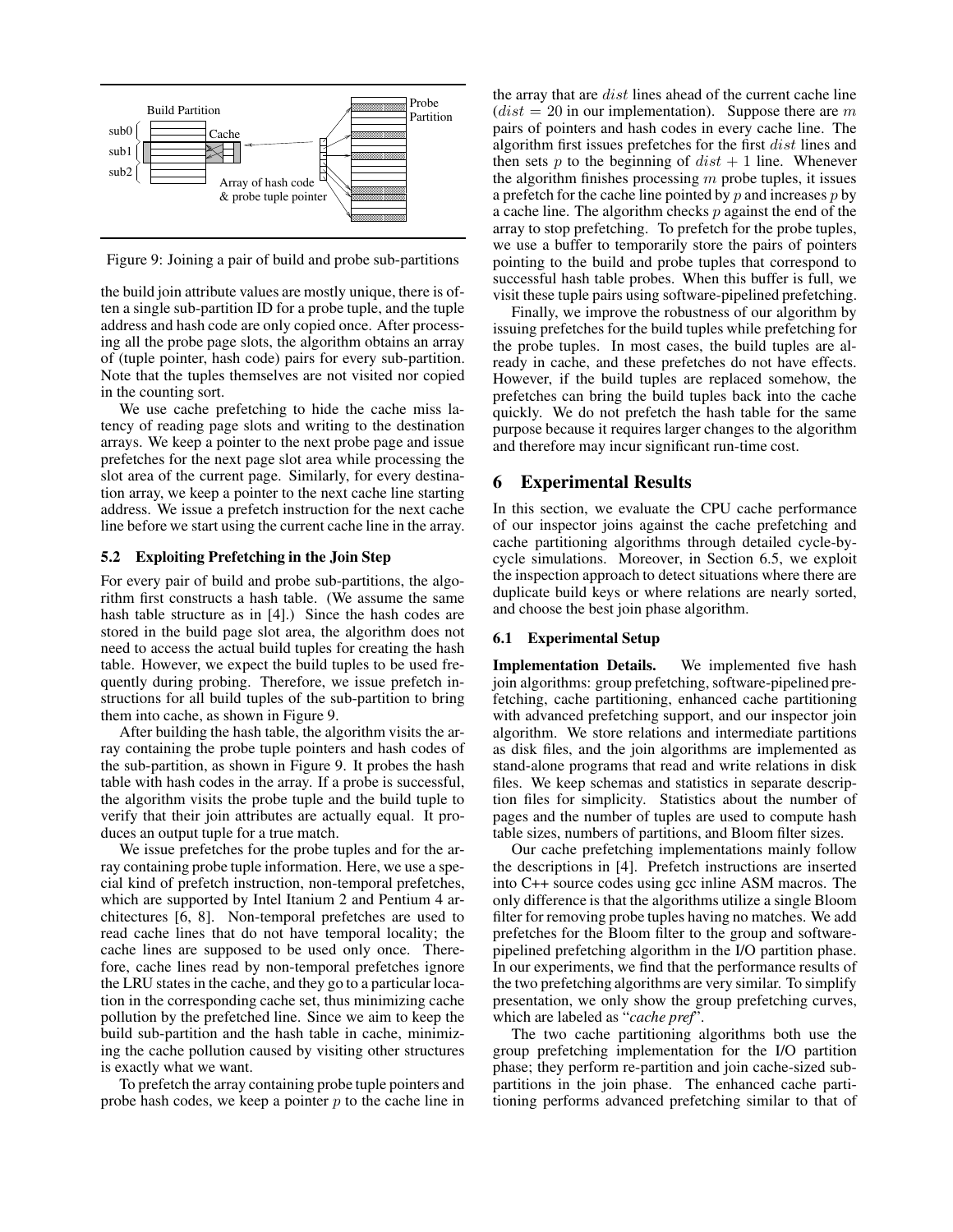the inspector join for joining a pair of cache-sized subpartitions. It also performs advanced prefetching to reduce the re-partition cost. This algorithm serves as a stronger competitor to our algorithm.

In every experiment, the number of I/O partitions generated is a multiple of the number of CPUs. Then the same join phase algorithm is run on every CPU to process different partitions in parallel. The partition phase algorithms take advantage of multiple CPUs by conceptually cutting input relations into equal-sized chunks and partitioning one chunk on every CPU. Every processor generates the same number of partition outputs. The *i*-th build partition will conceptually consist of the *i*-th build output generated by every processor. The probe partitions are generated similarly. Every CPU will build its own filter(s) based on the build tuples it sees. After partitioning the build relation, the generated filters are merged. For the single-filter scheme, all filters are OR-ed together to get a single filter. For the multi-filter scheme, different CPUs actually generate horizontal filters for different sub-partitions. Therefore, the algorithm can directly perform horizontal to vertical filter conversion. Then, the same filter(s) is shared across all the CPUs for testing probe tuples.

**Experimental Design.** We use a simple schema for all the relations: a tuple consists of a 4-byte randomly generated join key and a fixed-length payload. An output tuple contains all the fields of the matching build and probe tuples. In all the experiments except those in Section 6.5, a probe tuple can match zero or one build tuple, and a build tuple may match one or more probe tuples. We test the performance of our solution in various situations by varying the tuple size, the number of probe tuples matching a build tuple (which is the ratio between probe and build relation sizes), and the percentage of probe tuples that have matches. We vary the latter from 5% to 100% to model the effects of a selection on a build attribute different from the join attribute.

In all our experiments, we assume the available memory size for the join phase is 50MB and the cache size is 1MB, which follow the settings in [4]. Note that when multiple join instances are running on multiple processors, the actual memory allocated is 50MB multiplied by the number of instances. For example, in the case of 32 CPUs, the total memory used for the join phase is 1600MB. The Bloom filter false positive rate for the cache prefetching algorithm, and the two cache partitioning algorithms is set to be 0.05. The individual Bloom filter false positive rate for our inspector join algorithm is set to be 0.001.

**Simulation Parameters.** We evaluate the CPU cache performance (of user mode executions) of all the algorithms through detailed cycle-by-cycle simulations. We generate fully-functional executables with gcc and run the programs on a simulator that models a shared-bus SMP system with 1.5GHz processors. We vary the number of processors in our experiments. The memory hierarchy is based on the Itanium 2 processor [7]. However, the simulator only supports two levels of caches while Itanium 2 processor has three levels of caches. Therefore, we choose the size of L2 cache to be in between the sizes of the L2 and L3 caches on an Itanium2 machine. The latency is also

Table 4: Simulation parameters

| Processor pipeline parameters   |                                                          |  |
|---------------------------------|----------------------------------------------------------|--|
| Clock Rate                      | $1.5$ GHz                                                |  |
| Issue Width                     | 4 insts/cycle                                            |  |
| <b>Functional Units</b>         | 2 Integer, 1 integer divide,<br>2 Memory, 1 Branch, 2 FP |  |
| Reorder Buffer Size             | 128 insts                                                |  |
| <b>Integer Multiply/Divide</b>  | 4/50 cycles                                              |  |
| All Other Integer               | 1 cycle                                                  |  |
| <b>Branch Prediction Scheme</b> | gshare [14]                                              |  |

| Memory parameters                    |                                                      |  |
|--------------------------------------|------------------------------------------------------|--|
| Line Size                            | 64 bytes                                             |  |
| Primary Instruction Cache            | 16 KB, 4-way set-assoc.                              |  |
| Primary Data Cache                   | 16 KB, 4-way set-assoc.                              |  |
| Miss Handlers                        | 32 for data, 2 for inst.                             |  |
| DTLB                                 | 128 entries, fully-assoc.                            |  |
| <b>DTLB</b> Miss Handlers            |                                                      |  |
| Page Size                            | 8 KB                                                 |  |
| <b>Unified Secondary Cache</b>       | 1 MB, 8-way set-assoc.                               |  |
| Primary-to-Secondary<br>Miss Latency | 10 cycles (plus any delays<br>caused by contention)  |  |
| <b>DTLB</b> Miss Latency             | 30 cycles (plus any delays<br>caused by contention)  |  |
| Primary-to-Memory<br>Miss Latency    | 250 cycles (plus any delays<br>caused by contention) |  |
| Main Memory Bandwidth                | 1 access per 15 cycles                               |  |

chosen to be in between the actual L2 and L3 latencies. The Itanium 2 processor supports only software-simulated integer divide. We measured on a real machine that an integer divide takes about 50 cycles. The simulator does not drop a prefetch when miss handlers are all busy and/or if it incurs a DTLB miss. This models the behavior of lfetch.fault instruction of Itanium 2 processor. Important simulator parameters are shown in Table 4.

#### **6.2 Varying the Number of CPUs**

Figure 10 compares the performance of the algorithms while varying the number of CPUs. The legend labels and the corresponding algorithms are as follows: *cache pref* (group prefetching), *cache part* (cache partitioning), *enhanced cp* (cache partitioning enhanced with advanced prefetching support), *inspector* (inspector join). The experiments join a 500MB build relation and a 2GB probe relation. The tuple size is 100B. 50% of the probe tuples have no matches and every build tuple matches 2 probe tuples.

Figure  $10(a)$  shows the partition phase performance, and Figure 10(b) shows the aggregate performance on all CPUs used in the partition phase. We see that the partition phase curves are very similar. Compared to the other schemes, the inspector join incurs a slight overhead. (The ratio between the partition phase execution times of the best algorithm and the inspector join is 0.88-0.94.) This is mainly because of the computational cost of converting horizontal filters into vertical filters and testing a set of filters. The most costly operation is extracting the bit positions of 1's from a bit vector in both conversion and filter testing. This overhead will become less significant as processors are getting faster. As shown in Figure 10(a), all the curves become flat after the 4-CPU case. Therefore, all the following experiments use up to 4 CPUs in the partition phase.

Figure  $10(c)$  shows the total aggregate times of all CPUs for the join phase. The *cache pref* and *cache part* curves are the same as in Figure 1(b). Our inspector join is the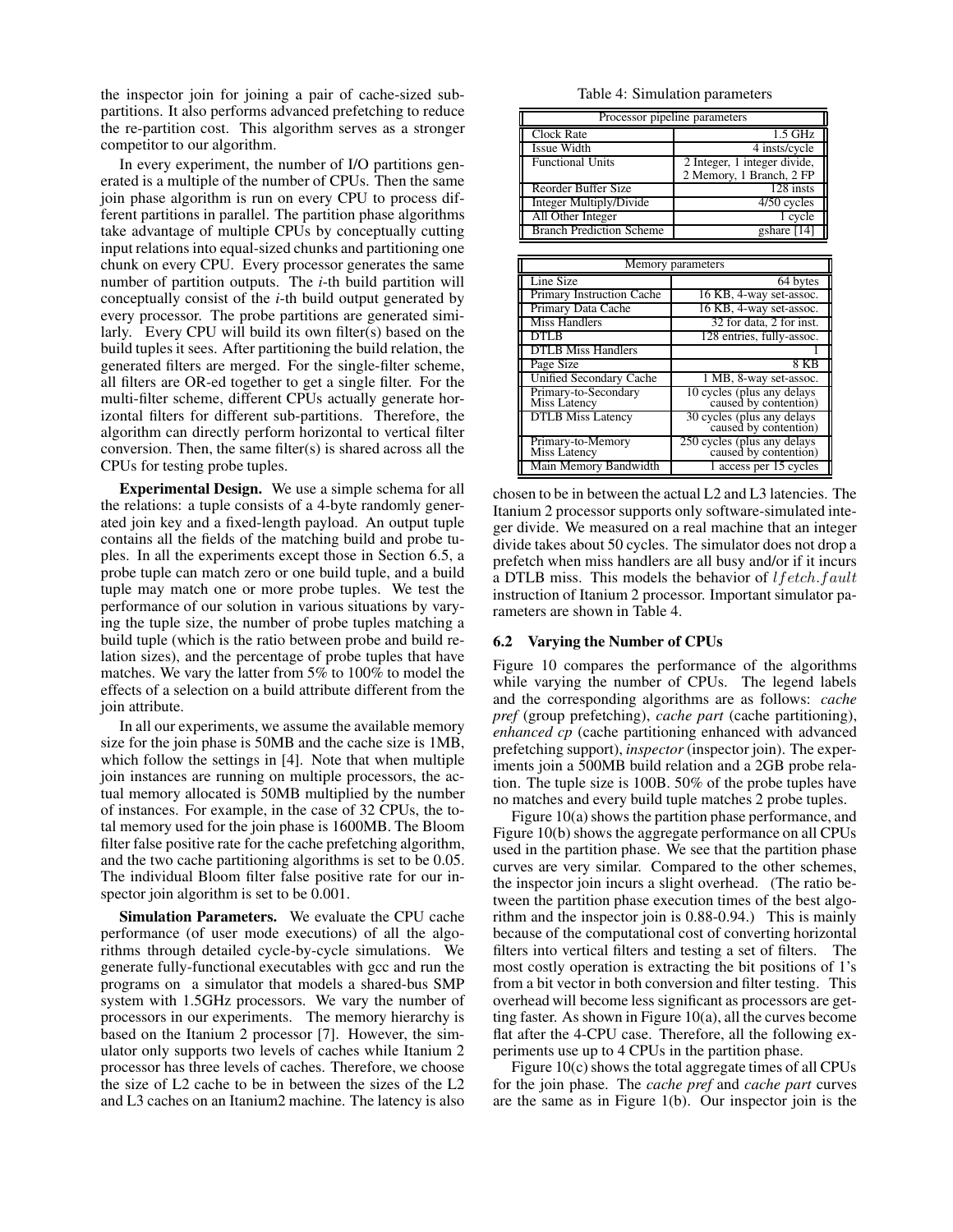

Figure 10: Varying the number of CPUs used



Figure 11: Join phase CPU time breakdowns for CPU 0

best. Because of the memory bandwidth sharing, the cache prefetching curve degrades significantly when there are 8 or more CPUs. Since our algorithm combines locality optimizations and cache prefetching, it is less sensitive to bandwidth contention. Compared to the cache prefetching algorithms, our inspector join algorithm achieves 1.7-2.1X speedups when 8 or more CPUs are used.

As shown in Figure  $10(c)$ , the two cache partition algorithms are worse than the cache prefetching algorithm and our inspector join when there are less than 4 CPUs. This is mainly because of the large re-partition overhead, which consists of more than 36% of their join phase execution times. The enhanced algorithm is always better than the original algorithm, which verifies the effectiveness of the applied prefetching techniques. As the number of CPUs increase, the enhanced algorithm becomes significantly better than the cache prefetching algorithms because it utilizes cache-sized sub-partitions to reduce the number of cache misses. However, it still degrades quickly beyond 4 CPUs. This is mainly because the re-partition step is quite sensitive to memory bandwidth sharing. Compared to the enhanced cache partitioning algorithm, our inspector join achieves 1.6-2.0X speedups with 1-32 CPUs.

Figure 10(d) shows the aggregate performance of both phases using up to 4 CPUs in the partition phase. When there are 8 or more CPUs, inspector join achieves 1.3-1.7X speedups over the cache prefetching algorithm and the enhanced cache partitioning algorithm.<sup>8</sup>

Figure 11 shows the CPU time breakdowns for the join phase of the algorithms. The breakdowns are for the tasks running on CPU 0 in the system. The Y axis shows the execution time. Every bar is broken down into four categories: CPU busy time, stalls due to data cache misses (including the effect of L2 misses), stalls due to DTLB misses, and other resource stalls. Comparing Figure 11(a) and (b), we can see that the fractions of data cache stalls for the three left bars increase dramatically. This clearly shows the impact of memory bandwidth sharing on the performance. In contrast, our cache-stationary algorithm achieves quite good cache performance. At 32 CPUs, cache stalls dominate all bars, as shown in Figure 11(c). Even in this case, our algorithm is better than the other algorithms.

### **6.3 Varying Other Parameters**

Figure 12 shows the benefits of our inspector join algorithm varying the number of probe tuples matching a build tuple (which is the ratio between probe and build relation sizes), the percentage of probe tuples that have matches, and the tuple size. All the experiments use 8 CPUs in the join phase. The three figures share a common set of experiments, which correspond to the 8-CPU points in Figure 10.

Figure 10(a) varies the number of matches per build tuple from 1 to 8 (while keeping the build relation size fixed).

<sup>8</sup>The above figures omit the GRACE hash join curves for clarity. Com-

pared to the GRACE hash join algorithm, our inspector join achieves 1.5-  $4.1X$  speedups for the join phase and  $1.7-2.9X$  speedups for the entire hash join with 1-32 CPUs. The speedups at 32 CPUs are 1.5X and 1.7X, respectively.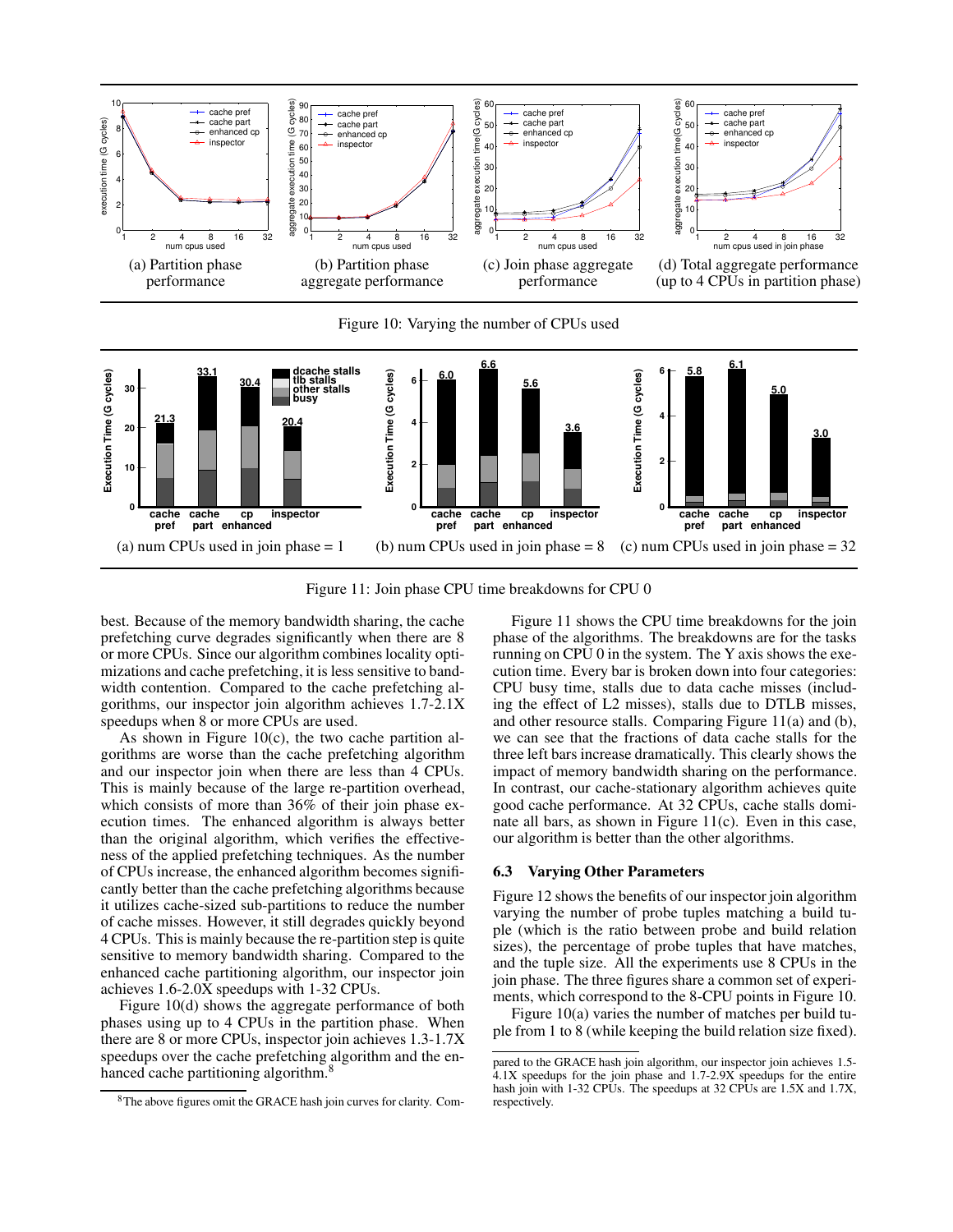

Figure 12: Aggregate total performance varying three parameters when 8 CPUs are used in the join phase



Figure 13: Robustness against cache interference (*selfnormalized* join phase performance, num CPUs used=1)

Figure 10(b) varies the percentage of probe tuples having matches (while keeping the probe relation size fixed). Figure  $10(c)$  varies the tuple size from 20B to  $140B$  (while keeping the build relation size fixed). Note that the number of tuples decreases as the size of the tuple increases. Therefore, all the curves have the downward shape. Note that in the 20B experiments, a cache line of 64B contains multiple probe tuples. Since the cache-stationary join visits probe tuples non-sequentially, it may incur multiple cache misses for every cache line in the probe partition. However, our inspector join with cache-stationary join phase is still the best even for the 20B experiments.

In all the experiments, we can see that our inspector join algorithm is the best. For all the experiments except the 5% points in Figure  $10(b)$ <sup>9</sup>, our inspector join achieves 1.1-1.4X speedups compared to the cache prefetching algorithm and the enhanced cache partitioning algorithm.

### **6.4 Robustness of the Algorithms**

Figure 13 shows the performance degradation of all the algorithms when the cache is periodically flushed, which is the worst case interference. We vary the period to flush the cache from 2 ms to 10 ms, and report the execution times self normalized to the no flush case. That is, "100" corresponds to the join phase execution time when there is no cache flush.



Figure 14: Exploiting the inspection mechanism

The cache prefetching algorithm sees at most 3% performance degradation because of cache flushes. It is very robust because it does not assume that any large data structures stay in the cache. In contrast, the original cache partitioning algorithm assumes the exclusive use of the cache, and suffers from a 6-35% performance degradation for the cache flushes. Like the original cache partitioning, our inspector join algorithm and the enhanced cache partitioning algorithm both try to keep a build sub-partition and its hash table in the cache. To improve robustness, both of the algorithms perform prefetching for build tuples.<sup>10</sup> As shown in Figure 13, this technique effectively reduces the performance degradation to 2-15%, which is a 2X improvement compared to the original cache partitioning.

#### **6.5 Choosing the Best Join Phase Algorithm**

By default, our inspector join algorithm uses the cachestationary join phase. However, our inspection approach can detect situations where cache-stationary join phase is not the best algorithm and choose a different one. Figure 14(a) varies the number of duplicate build tuples per build join attribute value. The duplicate-free points correspond to the 8-CPU points in Figure 10 $(c)$ . We see that the default cache-stationary join phase of the inspector algorithm is still the best until 3 duplicates per key. However, when there are 4 duplicates per key, enhanced cache partitioning gets better. The prefetching algorithm needs to visit

 $9$ When there are only 5% probe tuples having matches, the aggregate join phase execution time only consists of 10-24% of the total aggregate execution time. Therefore, the difference is small between all the algorithms optimizing the join phase performance.

<sup>&</sup>lt;sup>10</sup>As we do not prefetch for the hash table, we expect to pay higher cost than pure prefetching schemes when the cache is flushed. Prefetching for the hash table is much more complicated than prefetching only for build tuples, and may incur more run-time overhead for normal execution.